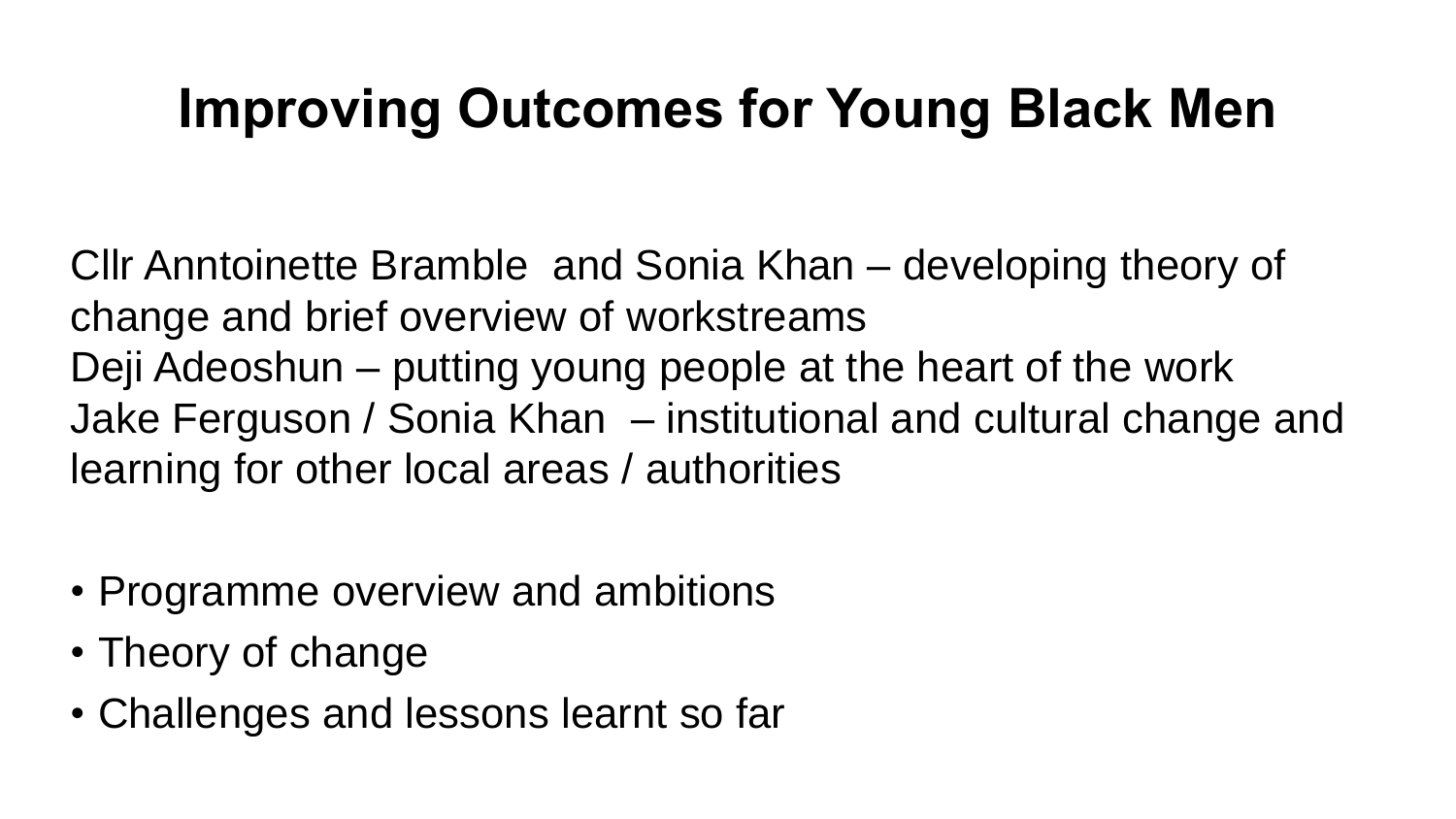## Long term ambitions

#### **Outcomes**

- Within 10 years:
- Outcomes and opportunities for black boys and young black men should be the same as the wider population.

### Individuals and community

- Within 15 years:
- We start to see cultural changes in terms of aspirations and in terms of trust of the state

### Wider society

- With 15 years:
- Working with other authorities, central government and the state, we also want to see changes in media representation and portrayals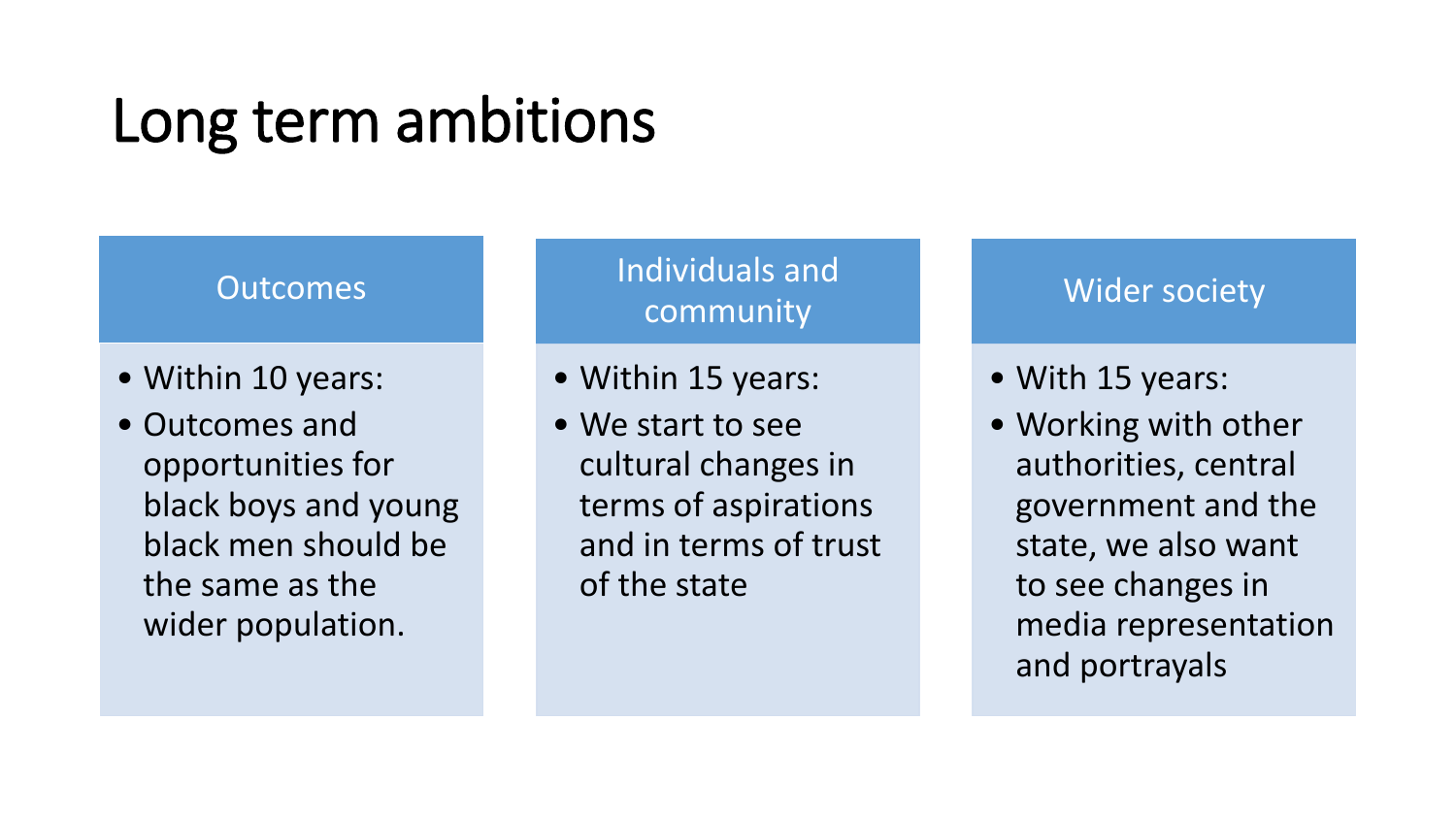## Background to programme

- Set up in 2015 by the Local Strategic Partnership which is chaired by the directly elected Mayor of Hackney, following initial engagement and scoping
- The steer was to be bold and think about change needed in:
	- Institutions and services
	- Individuals and the wider community
	- Attitudes in wider society
- A cross sector partnership is led by Cllr Bramble, Cabinet Member for Children and Young People to over see the work
- This is focused on why outcomes for black boys and young black men are disproportionately worse across a range of outcomes
- An initial phase of engagement was completed last year, with partners, young people, parents and businesses, as well as some pilot work
- This has informed a Theory of Change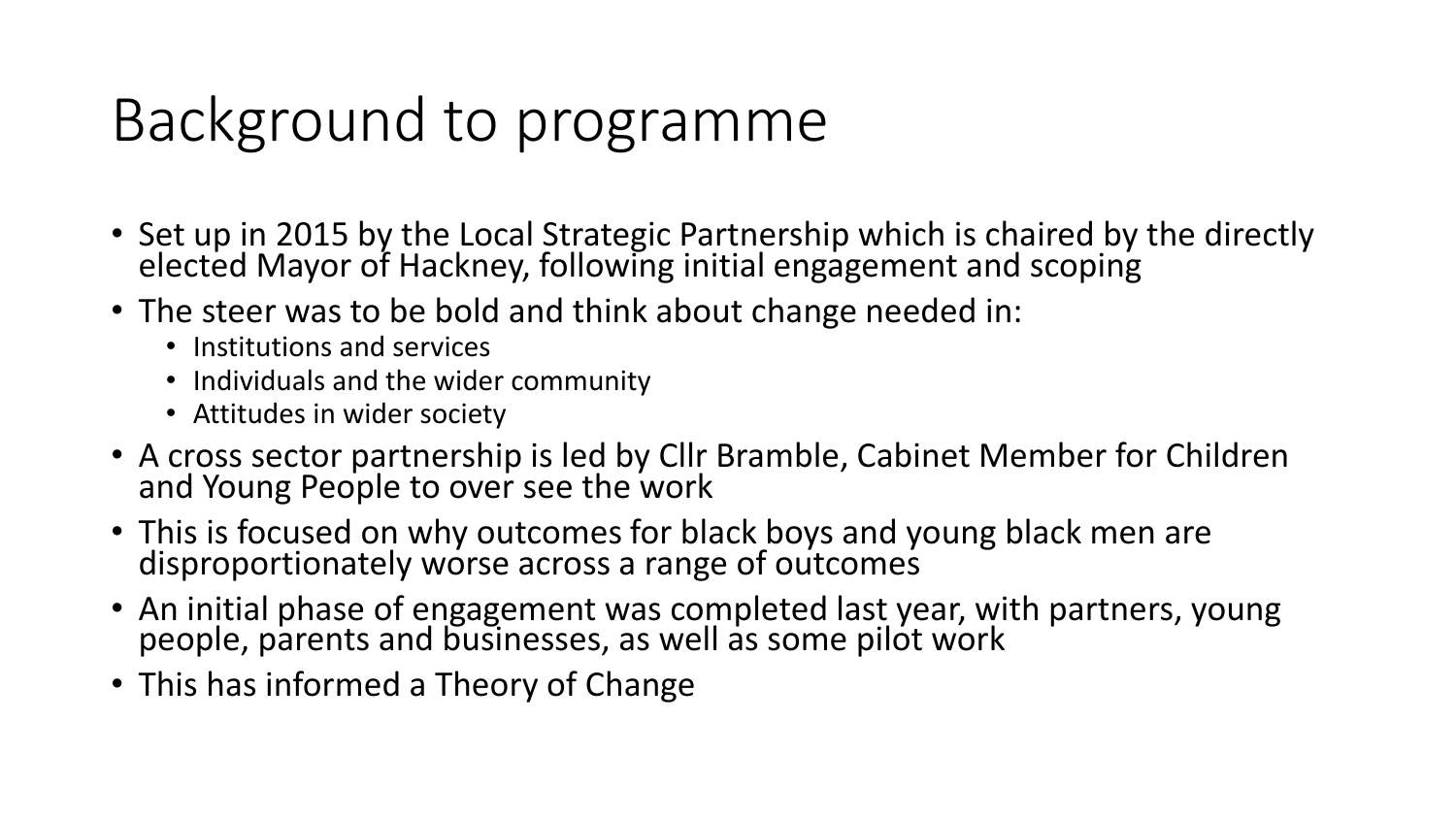# The challenge- a snapshot

- Education: In 2014, 48% of black boys achieved 5+ A\*-C GCSEs including English and Maths, compared to 59% for all pupils in the borough.
- In the 2013/14 year black pupils comprised 20 out of 30 permanent exclusions and 120 out of 230 fixed period exclusions
- 47% of black residents had a gross annual income below £15,000, compared to 31% of white residents.
- 44% of looked after children are black
- The proportion of offences committed by the white ethnic group was 22.9% in 2010 and 10.5% in 2012. The proportion for the black ethnic group is significantly higher and remains fairly static between 2010 at 53.2% and 2012 at 54.8%.
- In City and Hackney in 2013, of 2,691 people with a serious mental health condition, 1,050 were black (39%).
- In 2011, according to the Census, the unemployment rate for black, male 16-24 year olds in Hackney was 42%. This compares to 35% for young black women, 28% for all young men, 24% for all young people,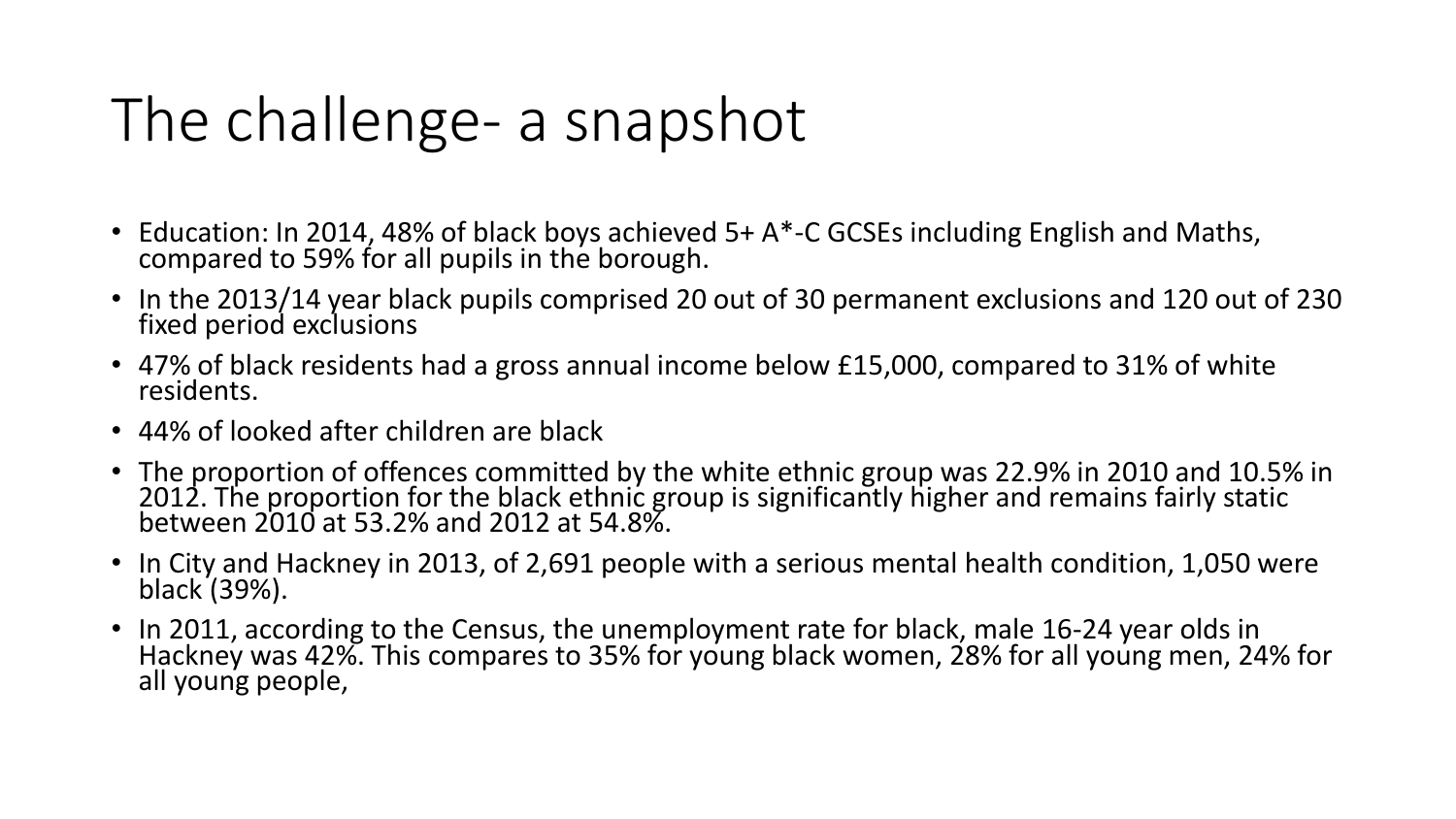# Our Theory of Change

The **context** in which this work operates:

the narrative overview of data

an overview of what provision is in place

an account of contextual issues that have been identified through the engagement activity

The **assumptions** that show why you think one outcome will lead to another The **evidence** that shows that your activities achieve your desired outcomes The **internal and external enablers** that need to exist for your theory of change to happen

This is very expansive – we will need to distil and prioritise See programme summary handout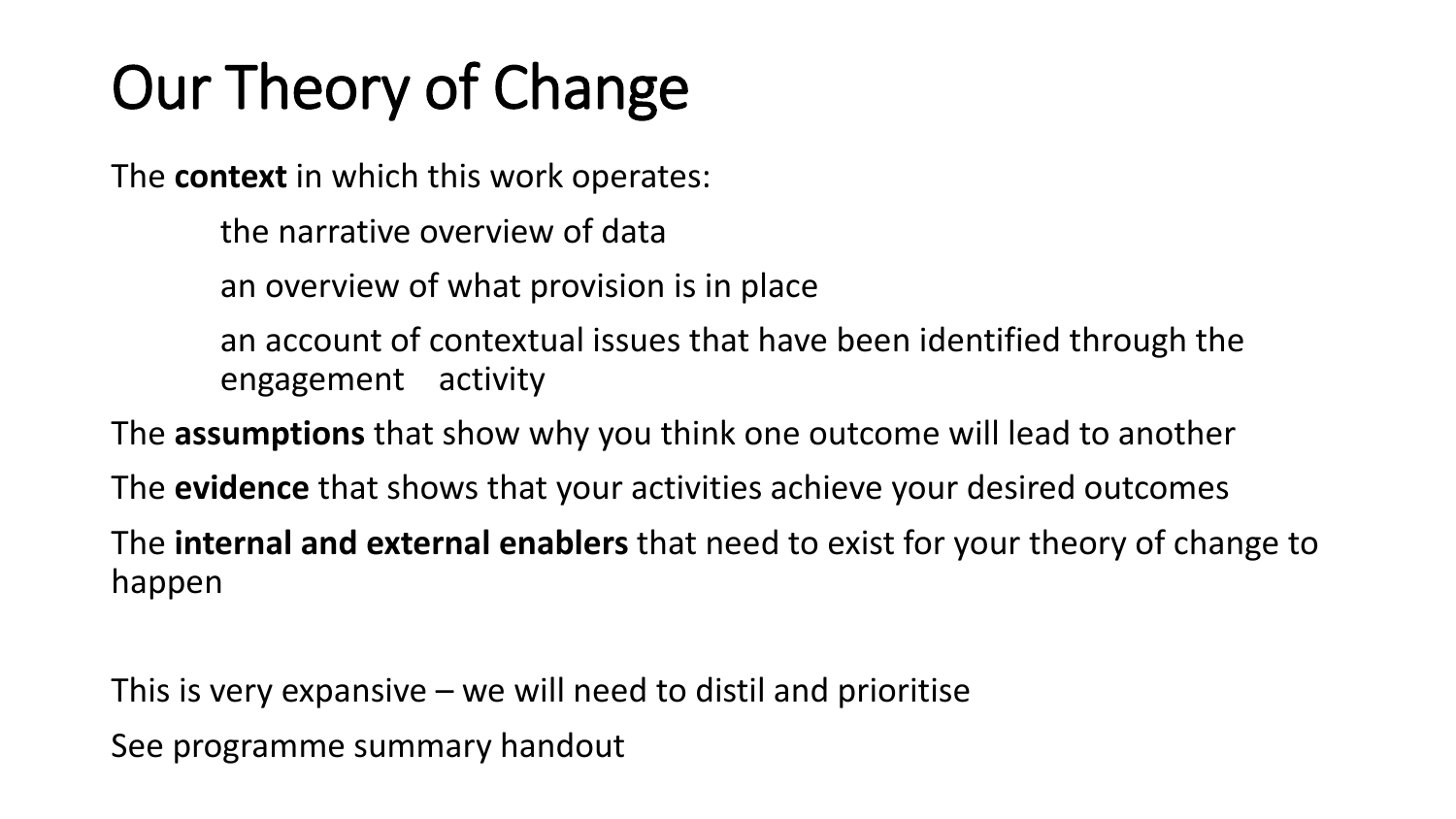### Theory of change – overview



#### Cross cutting enablers

Building trust between the community & the statutory sector Addressing institutional culture & cultural competency Honesty about how racial identity & culture drives inequality Involving the whole community – not just the black diaspora

Putting young people are at the heart in shaping & delivering solutions Long term commitment from partners Common approach to youth development & empowerment Continuous evaluation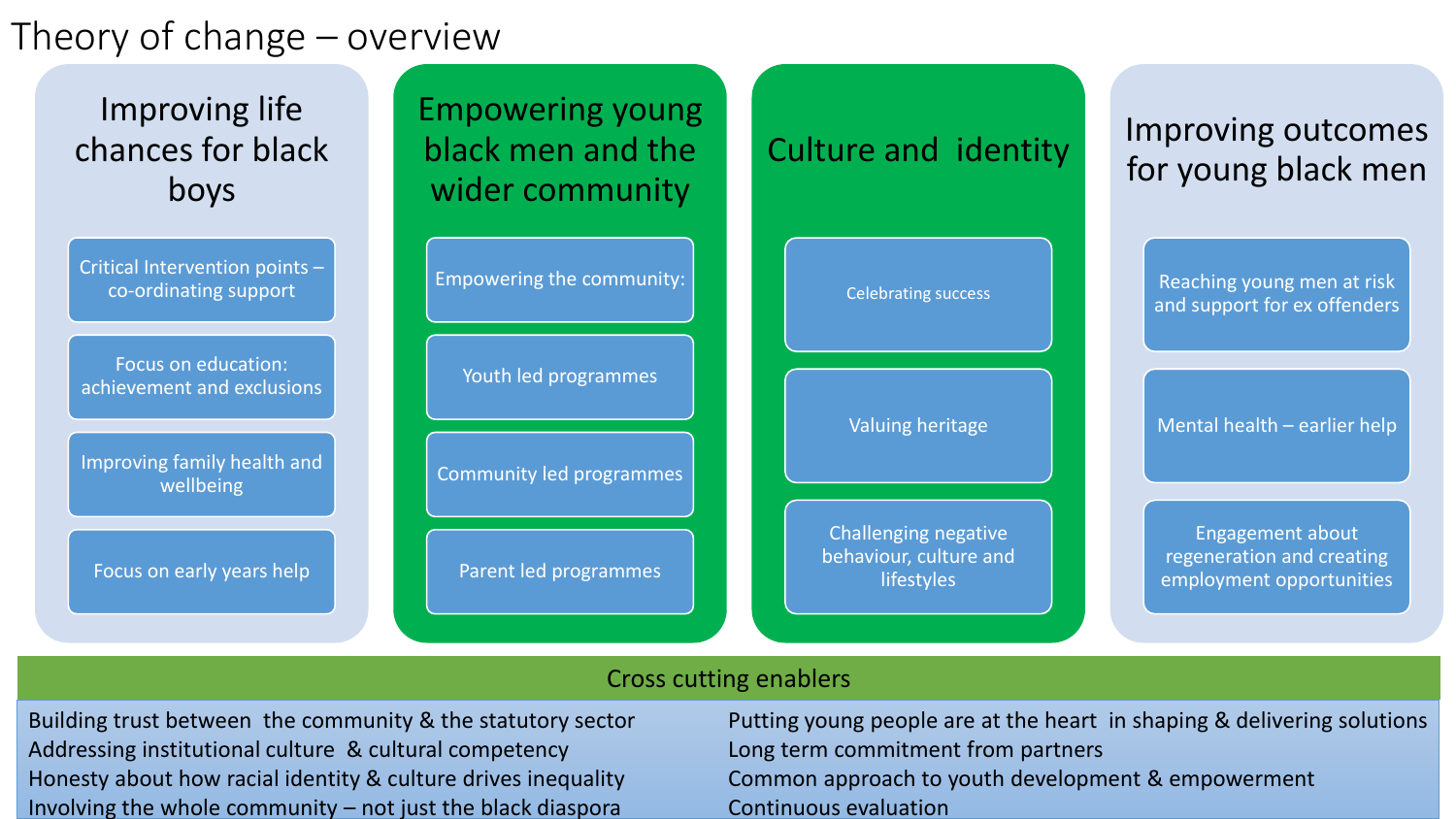### **Where we are now: Testing assumptions**

In seeking to understand what is driving the disproportionality of outcomes, we need to adopt an approach which is multi-dimensional and what might be linked to:

- Direct or indirect discrimination based on gender, age, ethnicity and the intersection of all three
- Contextual or cultural drivers e.g. lack of trust between the community and state, cultural barriers
- Poverty and socio-economic inequality the black community is more likely to be in low income households in Hackney and experience other socio-economic inequalities

We therefore need to examine data which helps us to understand outcomes compared with the wider population, and also outcomes compared with other young men, and to analyse data by different sections of the black diaspora *The key issues identified to date are summarised in the programme summary*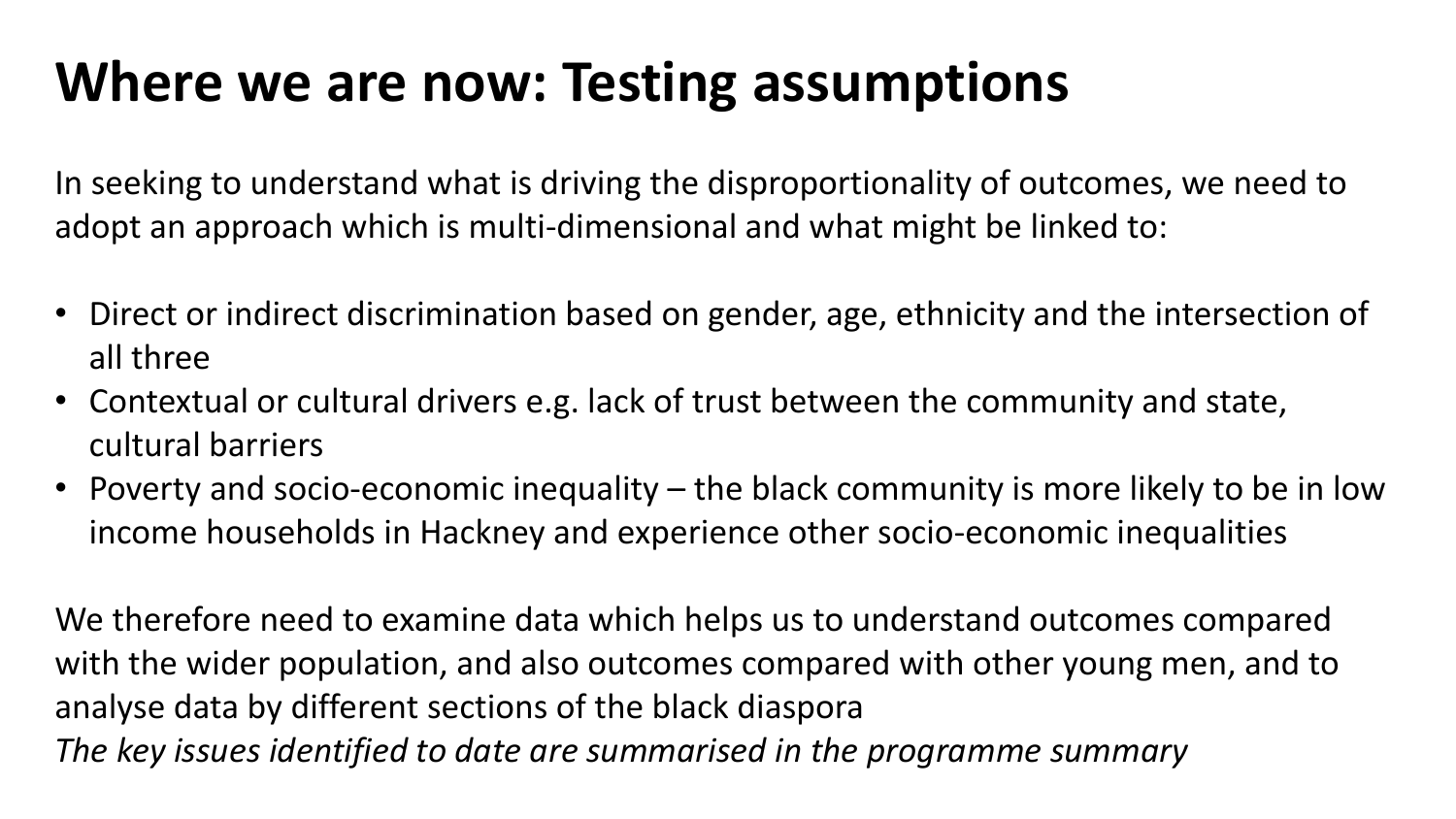## **Where we are now : Developing responses**

#### **In responding to the drivers of inequality we need to understand what changes are needed within:**

- Individuals and the community
- **Institutions**
- Wider society

### **We expect recommendations to include changes which are:**

- Universal- bringing about changes for everyone
- Making an offer or service more inclusive
- Targeted to address a specific cohort by ethnicity, gender, age, socio-economic group or an intersection of these

#### **For each workstream we will need to:**

- Collect further evidence of what works
- Prioritise actions and identify quick wins
- Identify resources or gaps
- Agree implementation, lead roles and resources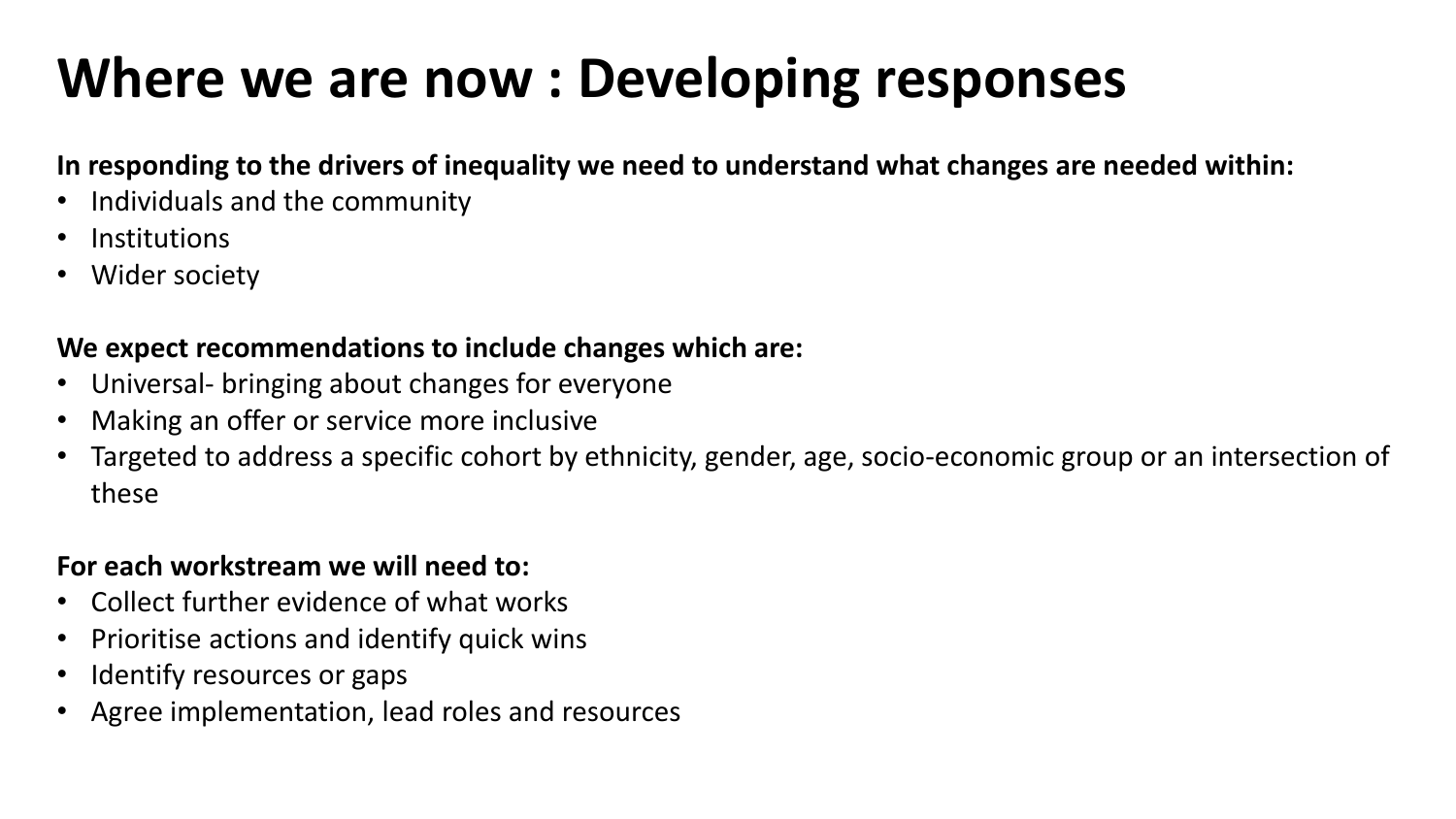

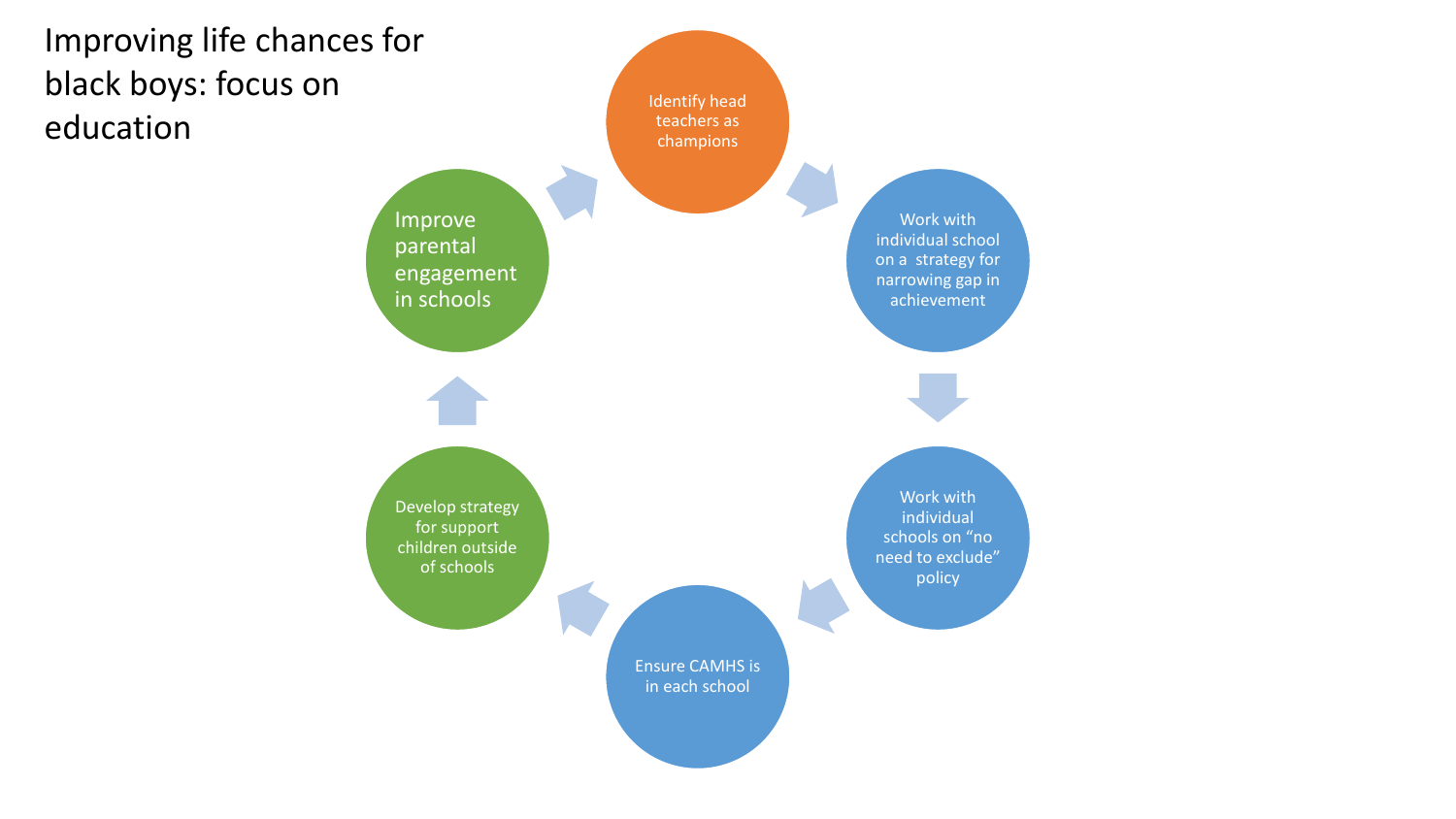### Improving life chances for black boys – critical points

Understand what is driving the over-representation of black boys & young black men in critical points such as exclusions & first time offences

Identify gaps in current strategies and interventions that support critical points

Identify the institutional or cultural change required to address the disproportionality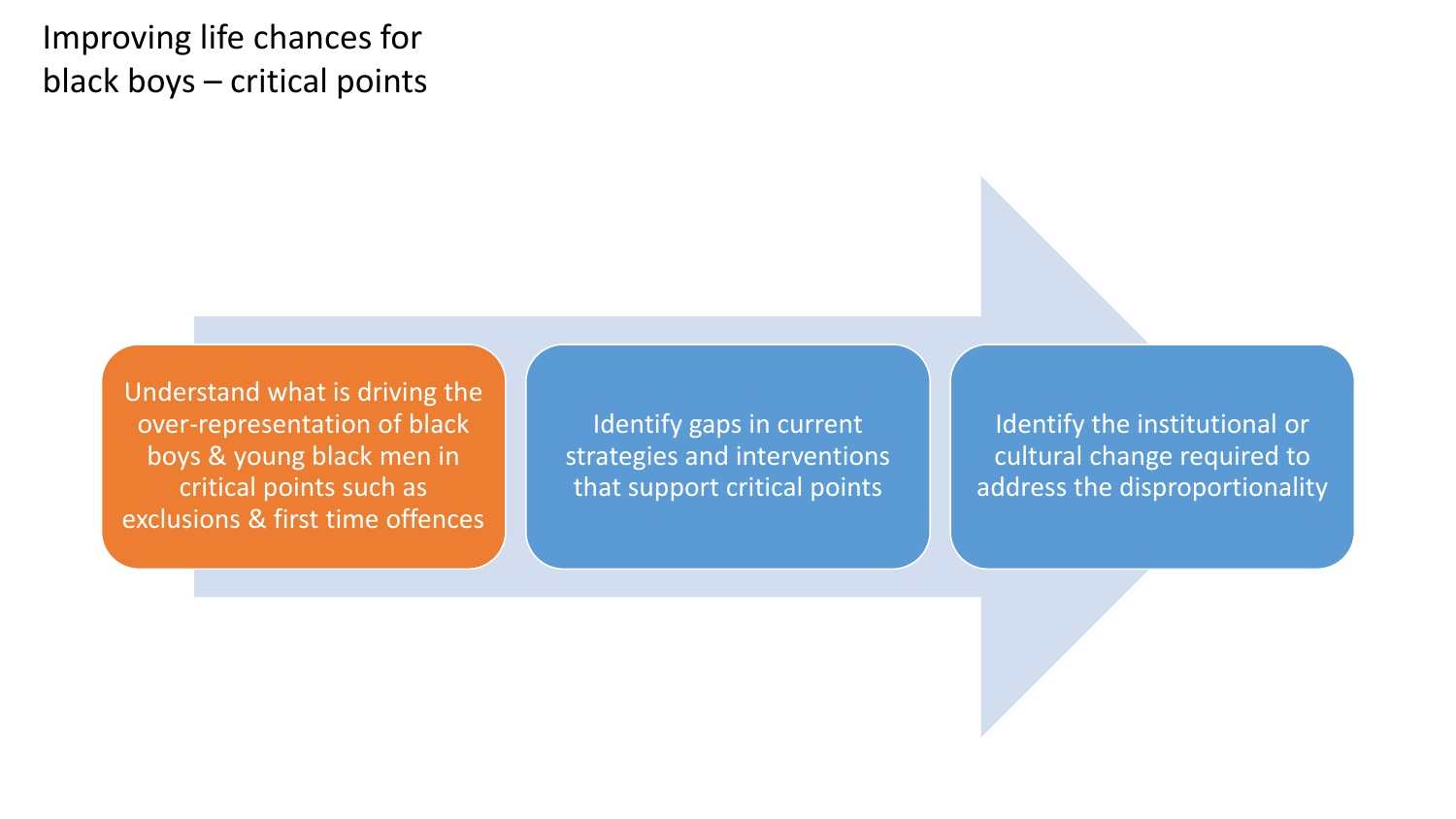

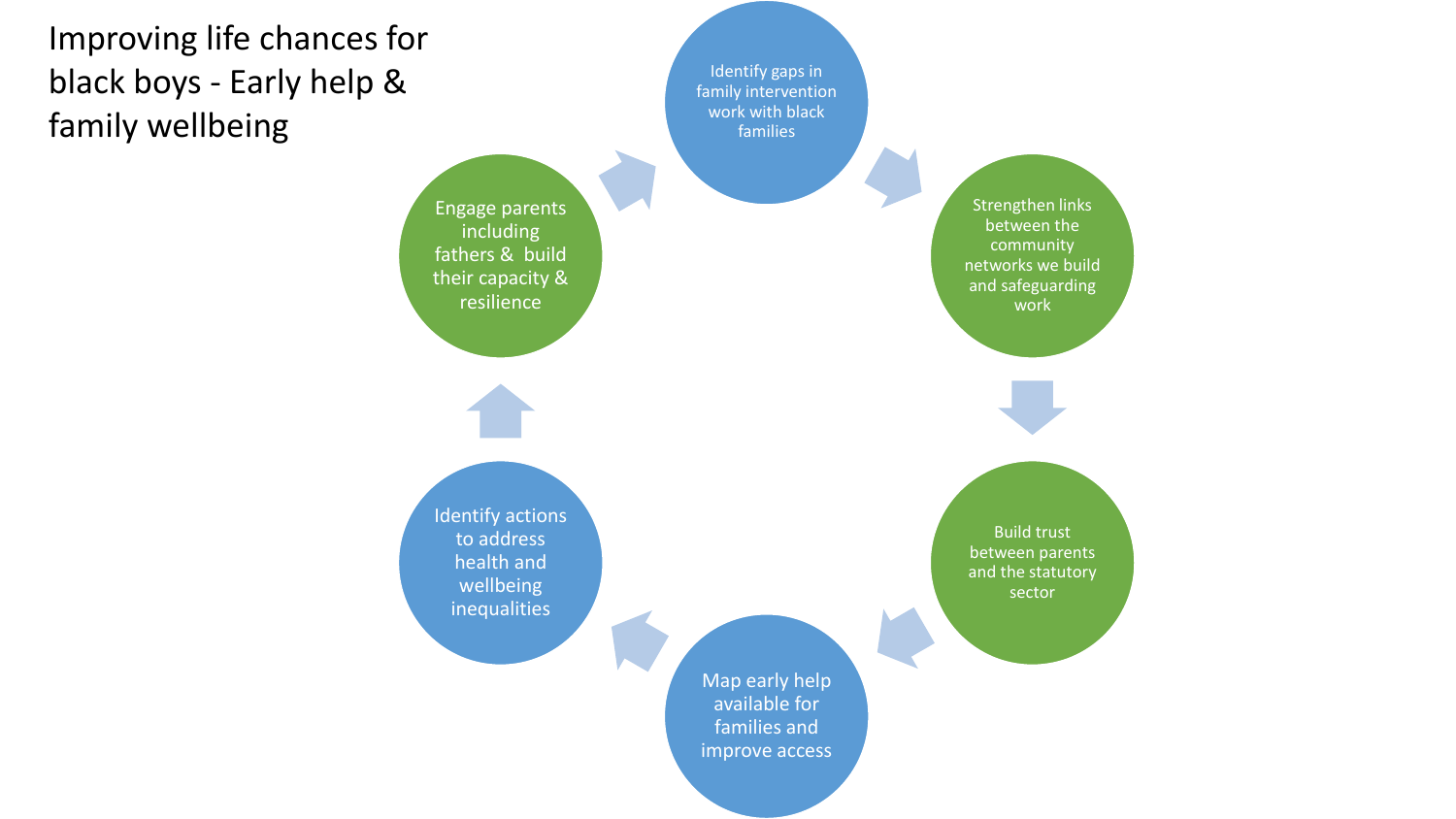### Improving outcomes for young black men: Mental health – earlier help

Deliver Mental Health First Aid training to settings where young people go

Review effectiveness of cultural competency work in mental health settings

Identify good practice examples of using creativity to promote wellbeing and assess what could be applied in Hackney

Identify settings where there a high level of mental health needs among more vulnerable groups and improve how needs are met

Develop work to overcome stigmas about talking about mental health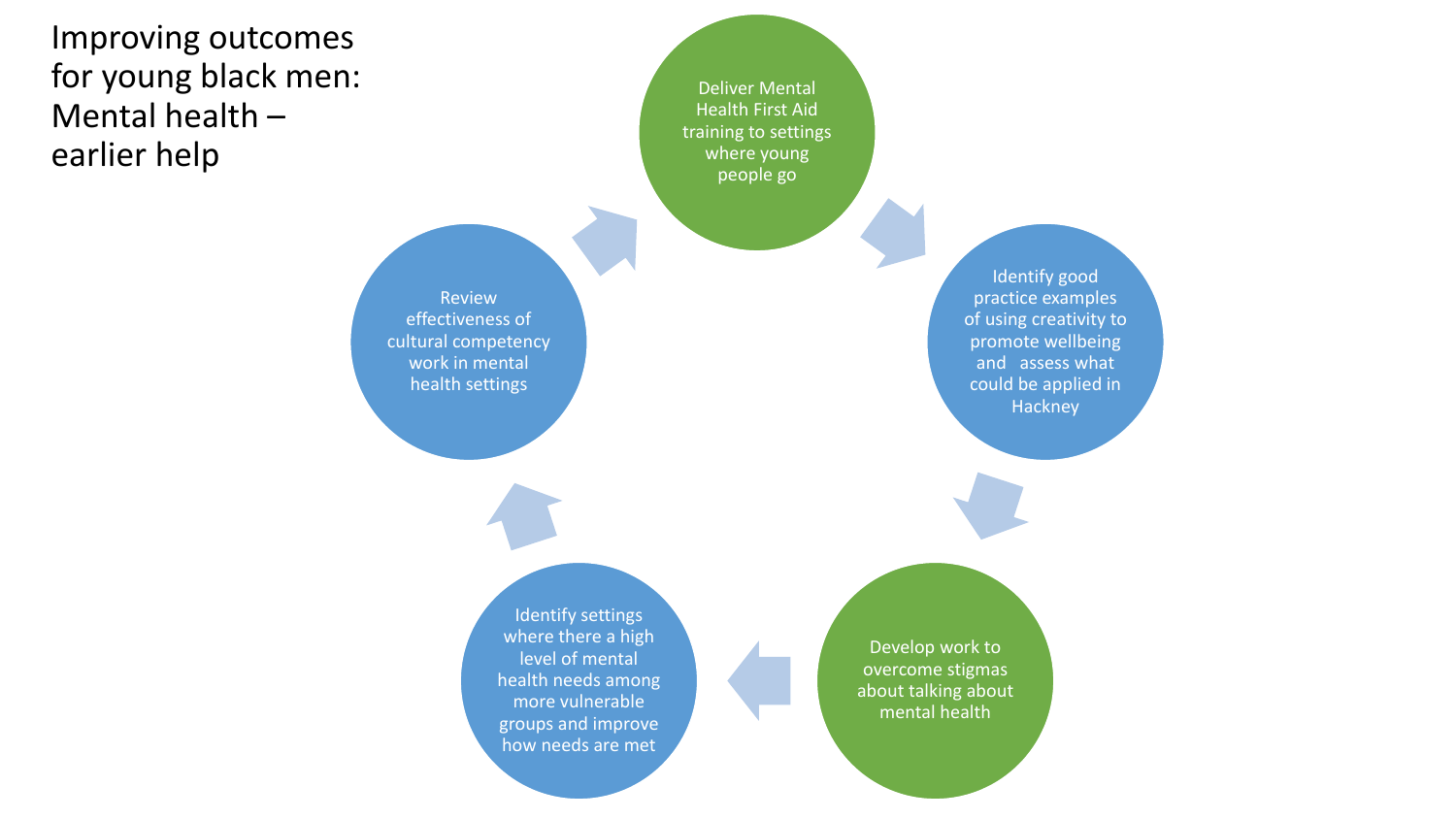Improving outcomes for young black men: Reaching young men at risk and support for ex offenders

| $Co-$<br>ordination<br>of services:              | • Undertake mapping and gapping of early help available for children and young people<br>• Facilitate partnerships between probation and organisations that have a more holistic approach<br>to support the transition from young offending to probation<br>• Identify opportunities to co-ordinate services to support young people with more complex<br>needs, focusing on long term interventions |  |
|--------------------------------------------------|------------------------------------------------------------------------------------------------------------------------------------------------------------------------------------------------------------------------------------------------------------------------------------------------------------------------------------------------------------------------------------------------------|--|
|                                                  |                                                                                                                                                                                                                                                                                                                                                                                                      |  |
| <b>Preventative</b><br>work - wider<br>community | • Work with the police to review preventative approaches to knife crime in place<br>• Work with the police to understand current levels of trust between Police and community                                                                                                                                                                                                                        |  |
|                                                  |                                                                                                                                                                                                                                                                                                                                                                                                      |  |
| <b>Targeted</b><br>engagement                    | • Develop shared strategy to support those on periphery of gangs                                                                                                                                                                                                                                                                                                                                     |  |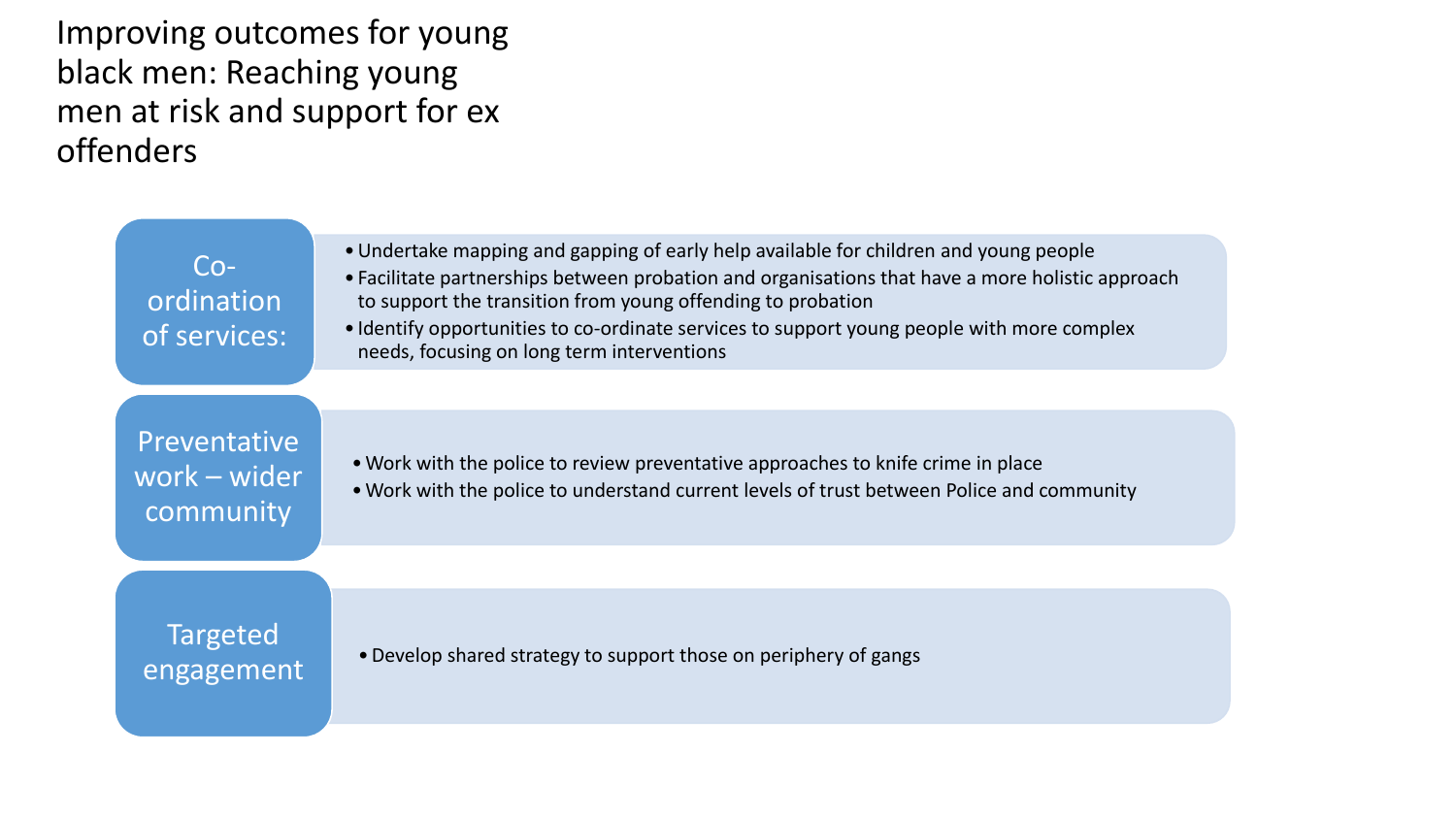Improving outcomes for young black men: Engagement about regeneration and creating employment opportunities

| Tackling inequality in<br>employment outcomes<br>by addressing: | • Access to employment support and opportunities<br>• Targeted resources (e.g. careers resource/ role models)<br>• Employer engagement                                                                      |  |
|-----------------------------------------------------------------|-------------------------------------------------------------------------------------------------------------------------------------------------------------------------------------------------------------|--|
|                                                                 |                                                                                                                                                                                                             |  |
| Local business<br>engagement                                    | • To build links between local communities and local businesses                                                                                                                                             |  |
|                                                                 |                                                                                                                                                                                                             |  |
| <b>Housing need</b>                                             | • Work with Housing Strategy and Better Homes partners to identify<br>actions to address housing inequalities for young black men-housing<br>advice, innovative ideas, shared housing and shared ownership. |  |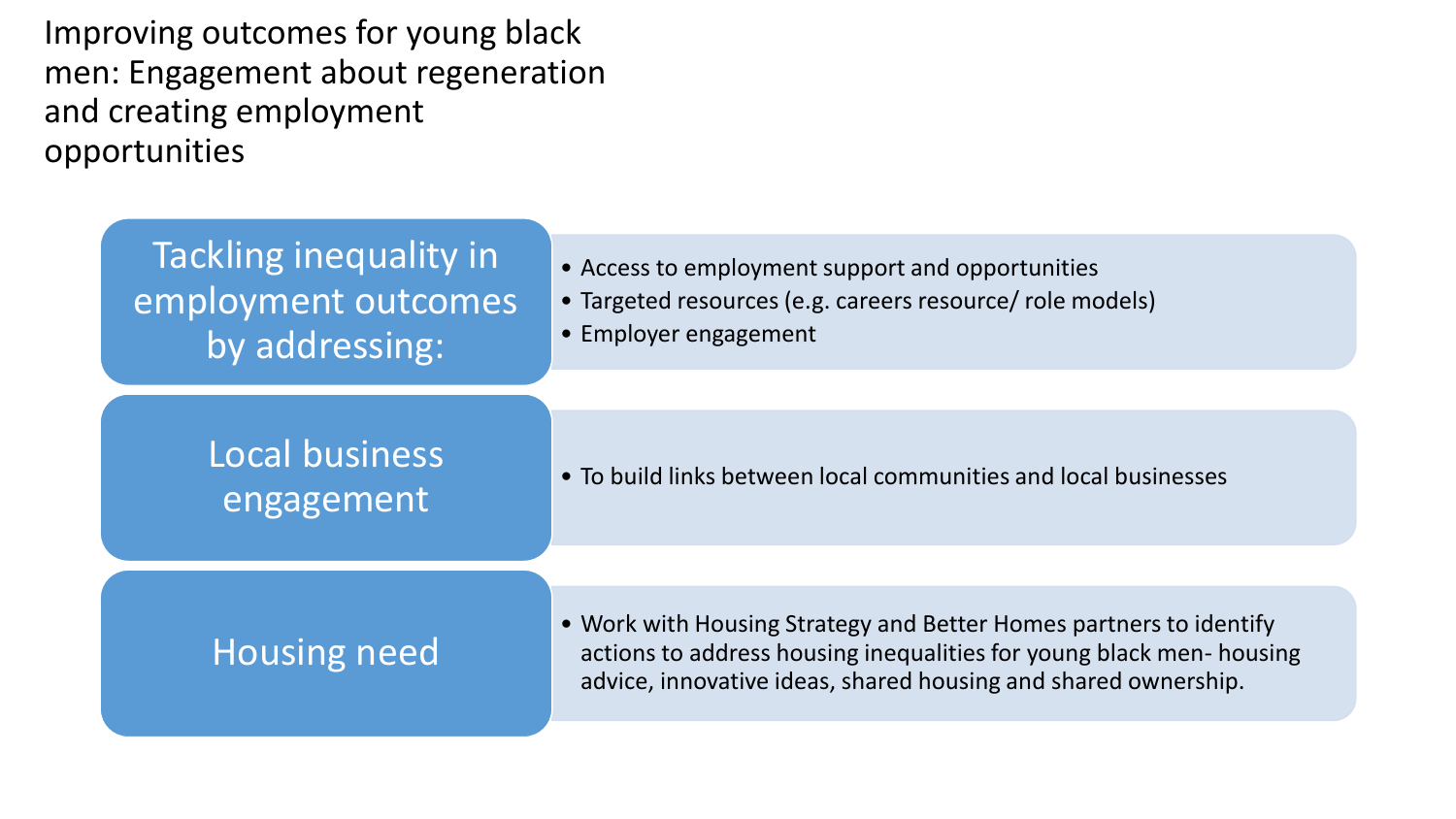### Empowering young black men and the wider community

Map, build and strengthen Black diaspora community organisations

Develop a community of practice to share insight and develop collaborations

Identify ways to encourage young black men to become more active in civic life opening up existing opportunities or creating new opportunities

Expand the youth advisory board to: engage young people influence all workstreams deliver peer led work

Develop community led parental support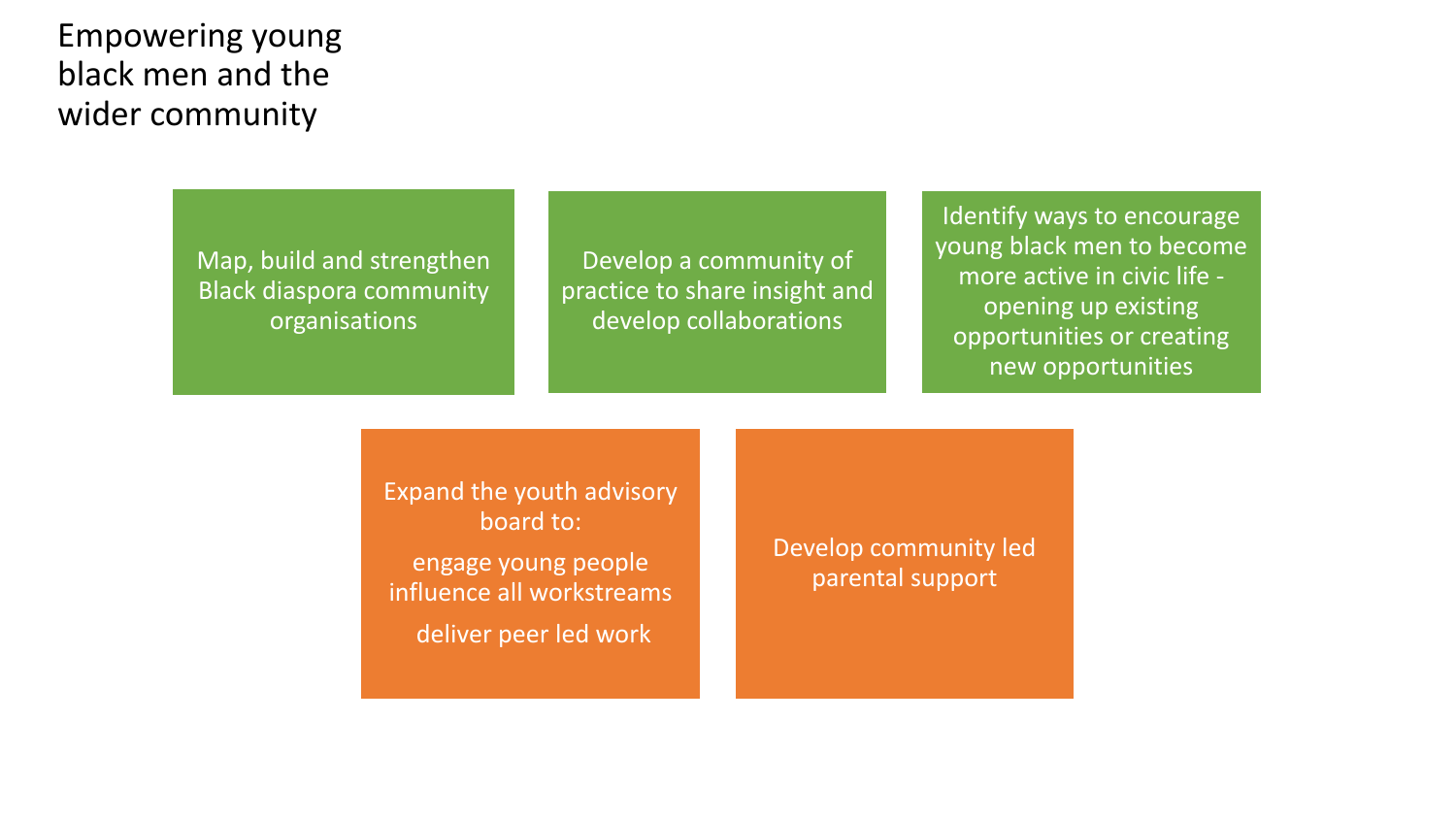### Culture and identity

### Work led by young people to:

- Explore and critically challenge gender stereotypes
- Identify ways to promote positive identity, challenge negative behaviour and lifestyles and break down barriers between young black men and wider society
- Increase visibility of successful young black men
- Develop programmes that celebrates heritage and explores black identity and culture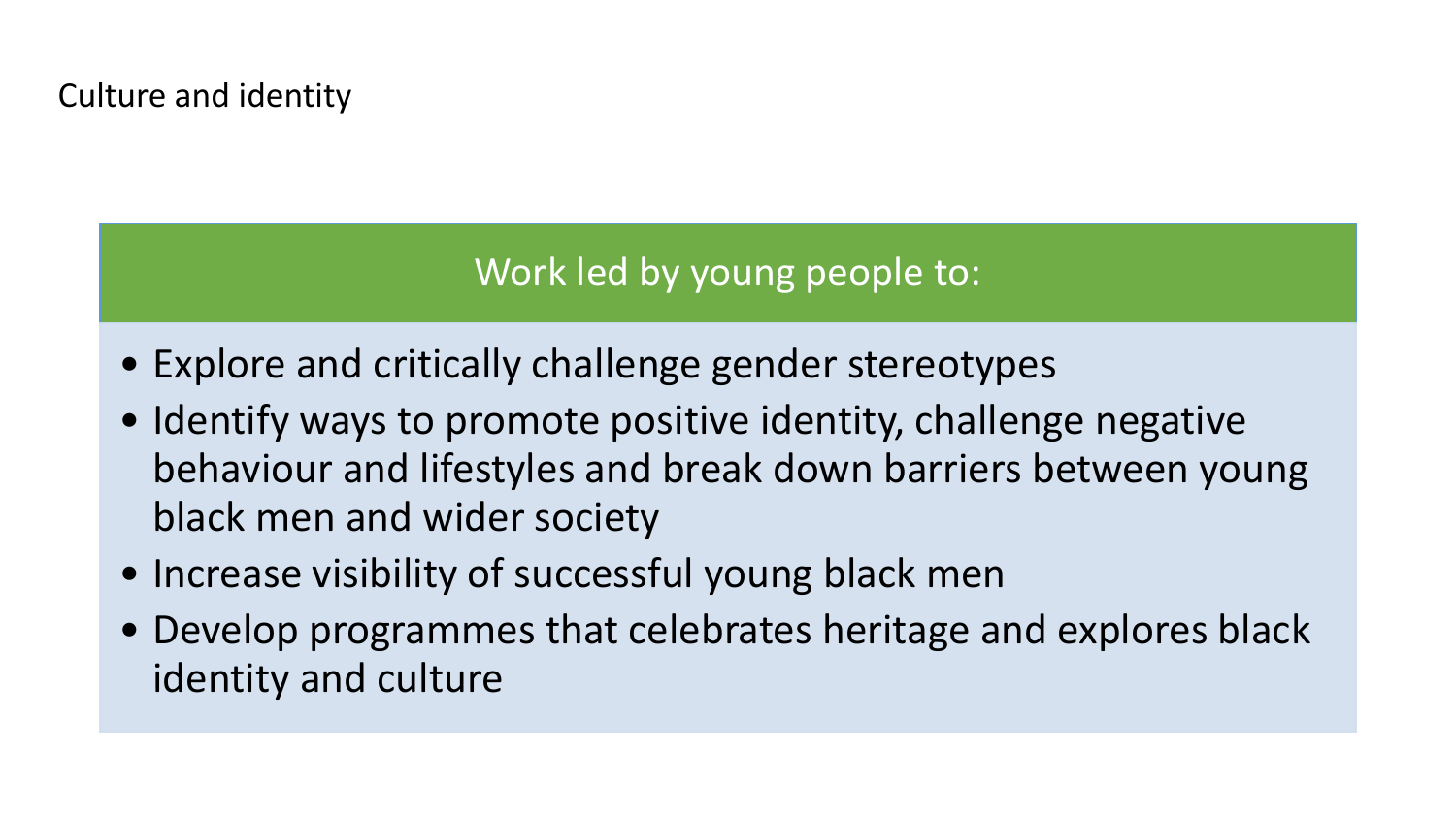# Youth leadership

This is the proposal which has been agreed with young people, HCVS and the Council:

- Support a group of Inspirational Leaders to deliver peer-led workshops focusing on inspiring young men,
- Develop a peer-led research framework with LBH Policy Team so that insights gained from peer-led workshops are channelled back to the YBM programme.
- Develop the roles of the Inspirational Leaders *vis a vis* their representation on YBM work streams and larger partnership meetings to provide a youth view
- Pilot the set up and recruitment of youth work streams led by Inspirational Leaders that will develop peerled work with one of the specific work streams as defined by the Theory of Change, such as mental health.
- Ensuring continued ongoing recruitment to the Inspirational Leaders group, working together with local organisations and Young Hackney to ensure a wide range of young men (in terms of age, educational achievement) have the opportunity to join and benefit from the project.
- Work closely with LBH and current employment partners to continue to grow opportunities for young black men locally.
- Develop partnerships of local voluntary and community sector (VCS) organisations that can help deliver outcomes for young black men. This will include the co-production of peer-led provision with Inspirational Leaders and local youth provision partners.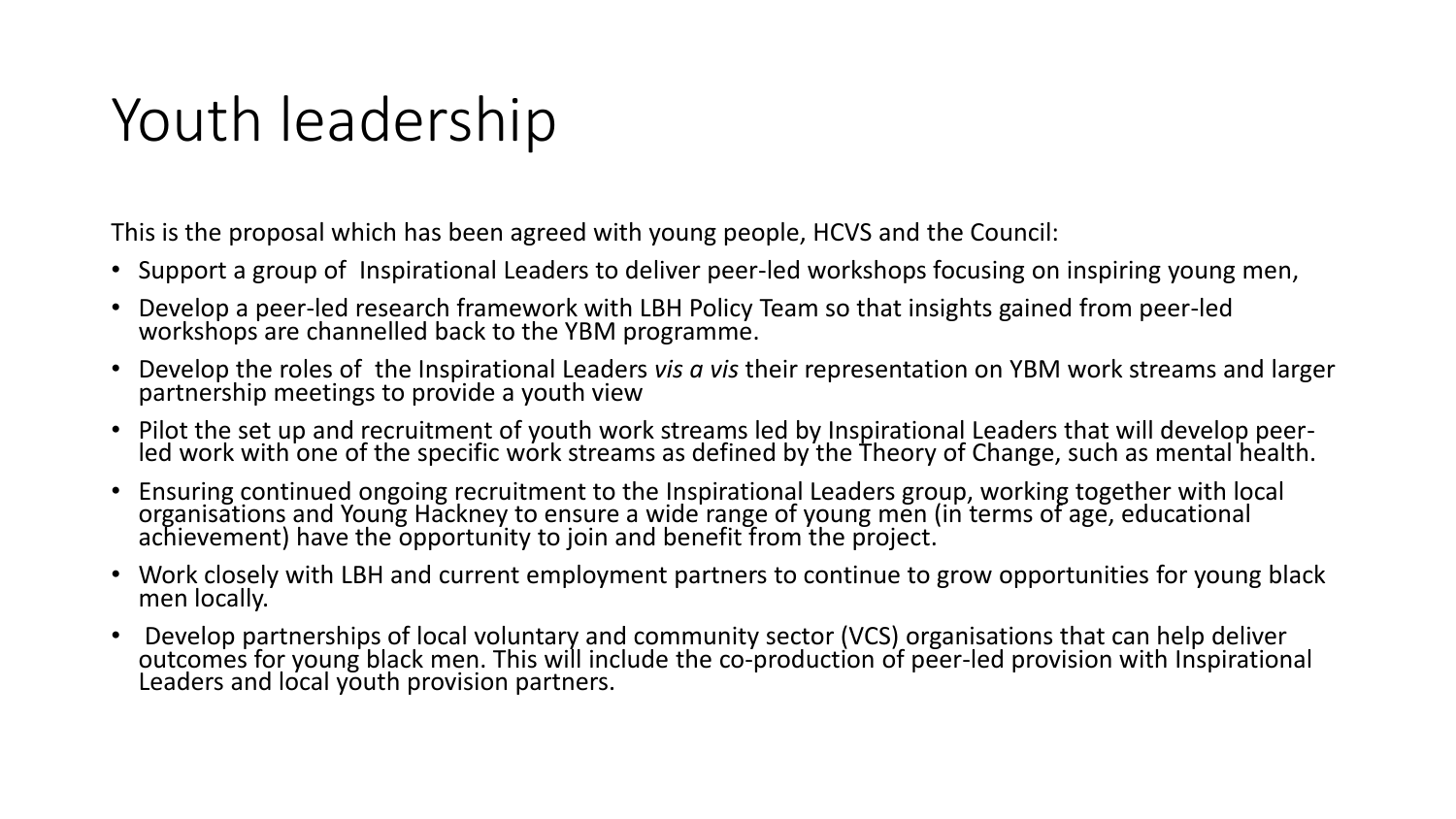### Inclusive leadership- what do we mean?

- Traditional styles of leadership tend to stress the notion of the individual leader as the "superhero" surrounded by like-minded individuals. These individuals come from similar backgrounds and share common cultural values. They see the world from a common cultural lens which results in Groupthink and biases decision-making…
- The inclusive leader is someone who actively seeks out different perspectives; she / he owns up to their own biases and works with others to address these. The inclusive leader is one who questions traditional behaviour patterns and decision-making structures. The inclusive leader sees diverse talent as a source of innovation and organizational creativity. They promote diversity and inclusion as sources of competitive advantage

Based on Employers Network for Equality & Inclusion (U.K)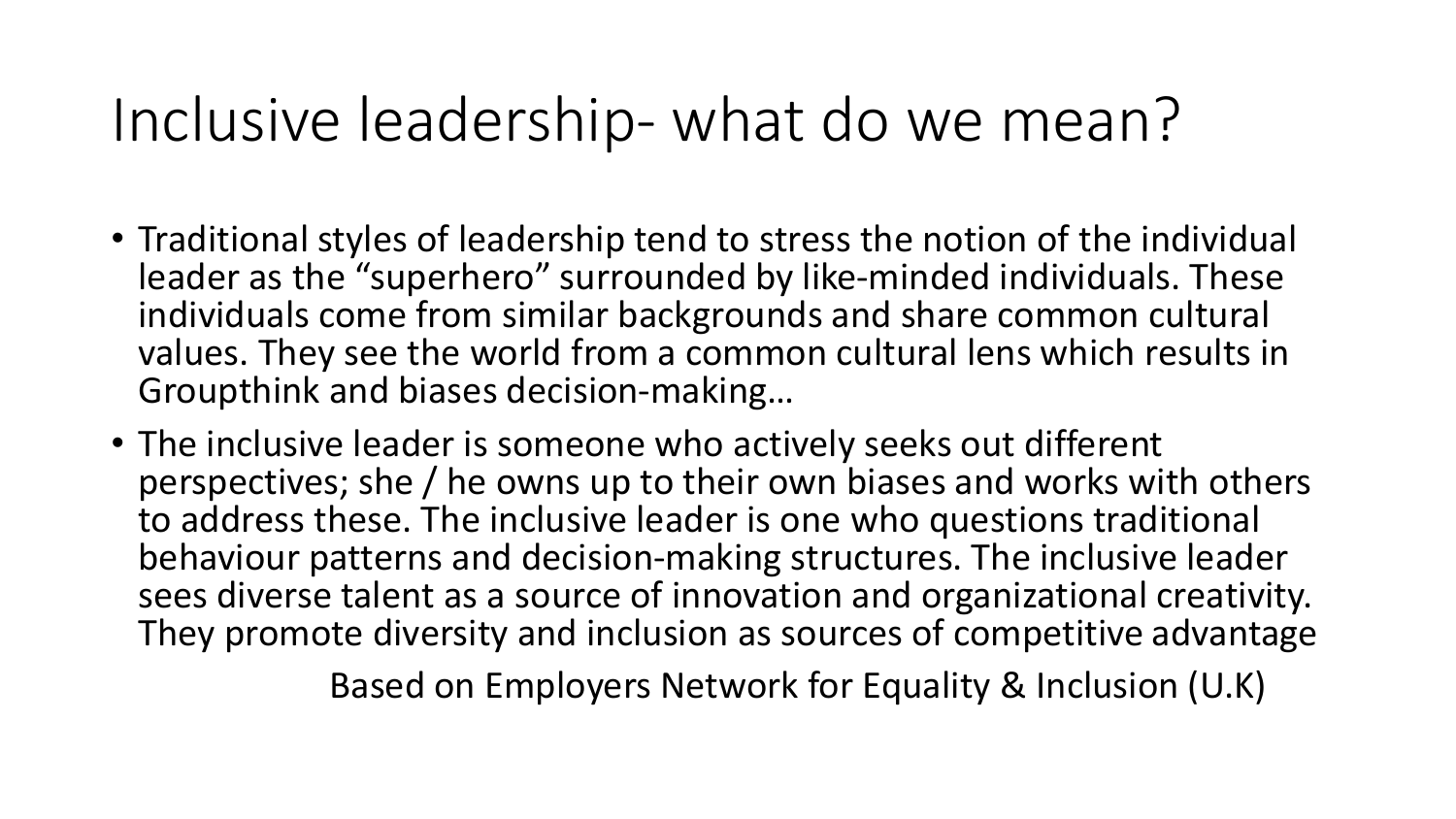## Cultural competency

Culture is about how people perceive, think, interact, behave and make judgements about their world, and this may evolve or change over time. You will not find a uniform set of beliefs or traits shared by one social group. Our multiple identities (e.g. ethnicity, nationality, social class, disability, sexual orientation or religion) will shape the way we view the world and our place in it. This is also influenced by organisational or professional cultures.

Cultural competency generally focuses on how culture influences the way we think and act, the things we value and how we understand ourselves and the world around us.

Definitions usually refer to knowledge, attitudes and skills that allow the organisation or the practitioner to understand, appreciate and respect cultural differences, and to the capacity to provide effective services which takes into account people's cultural beliefs, behaviours and needs and how culture influences attitudes and expressions of need.

There should be a genuine willingness and desire to learn about diverse cultures, rather than this simply being a managerial requirement.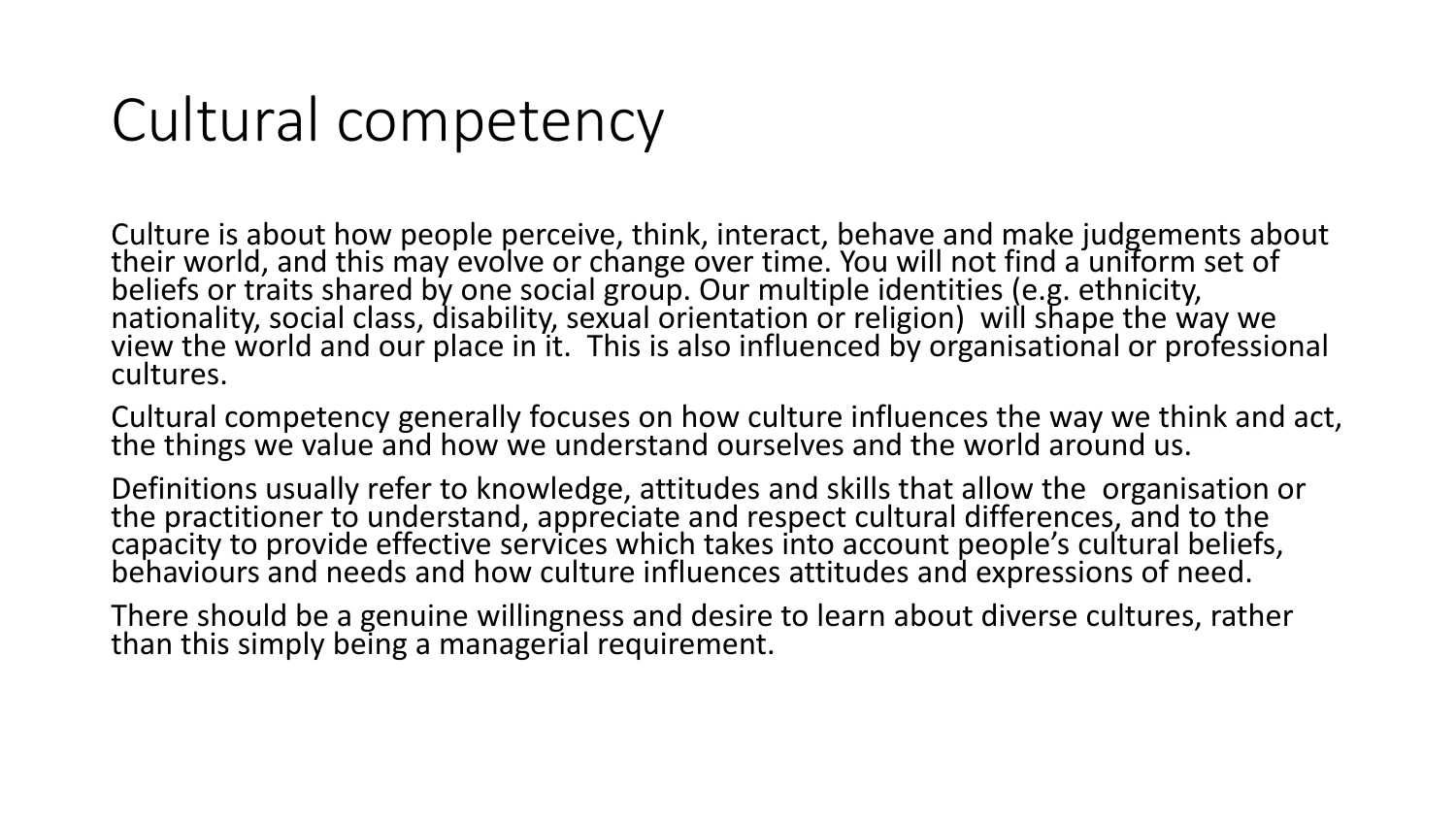### Next steps

- Develop a programme in Hackney for partners to focus on how leadership impacts on public service outcomes
- This should be challenging and provocative to help all partners check their biases and assumptions and how this might impact on organisation strategy and delivery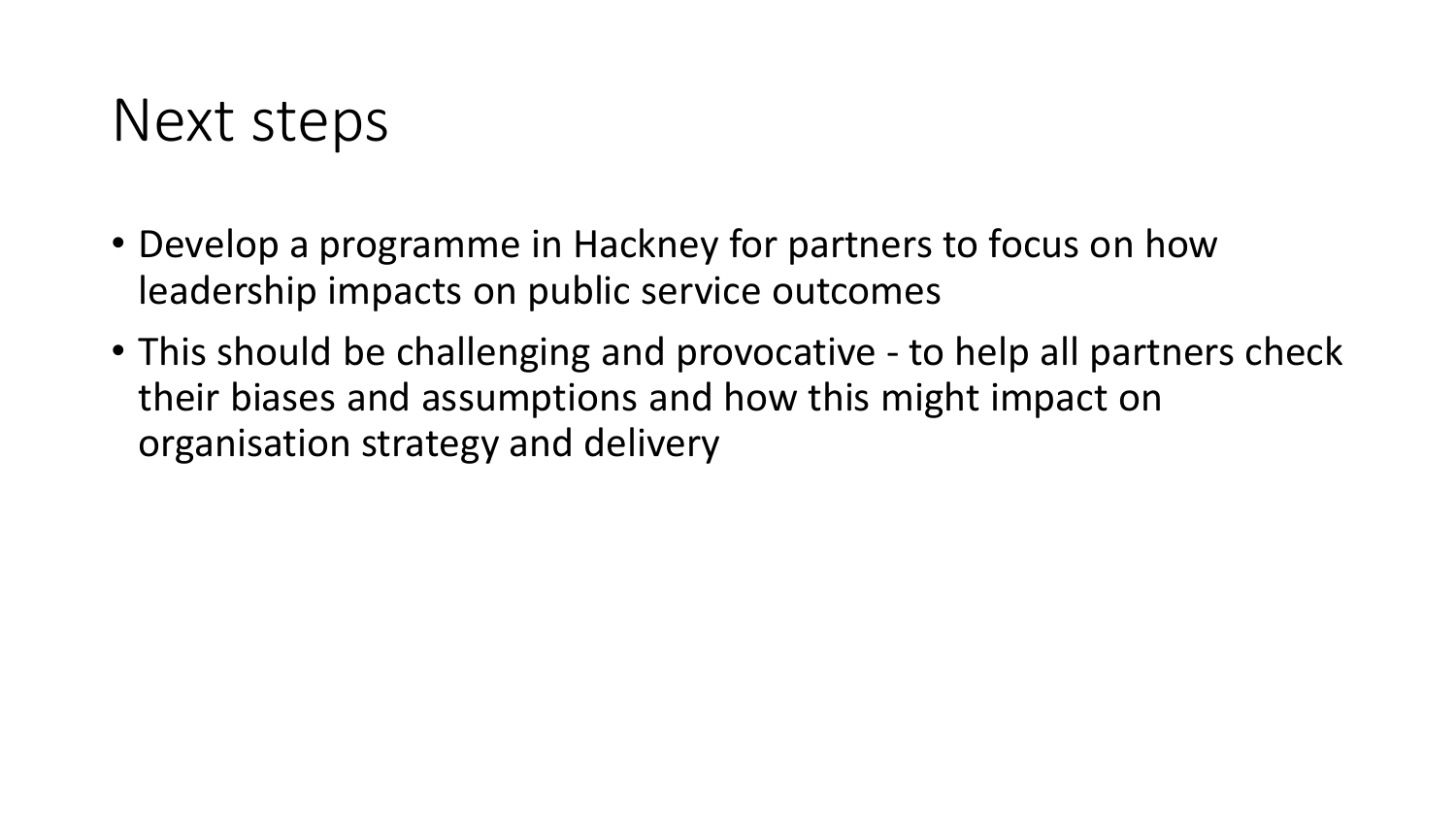## Challenges to date

- Any discussion of racial inequalities needs to acknowledge the legacy of colonial history, slavery and intergenerational trauma. There is a tendency to suppress any consideration of how this might impact on individuals' outcomes today.
- Institutions shy away from talking about race and racism, which can lead to overly bland responses to inequalities or a rejection of the issue
- Legitimacy of voice: White British staff can feel they do not have the permission to discuss race; ethnic minority staff can be made to feel it is their responsibility to advocate for race equality; the individual perspective of a young black man can be given too much status
- Discussions can become very emotive and people can feel overwhelmed by the issue and disempowered